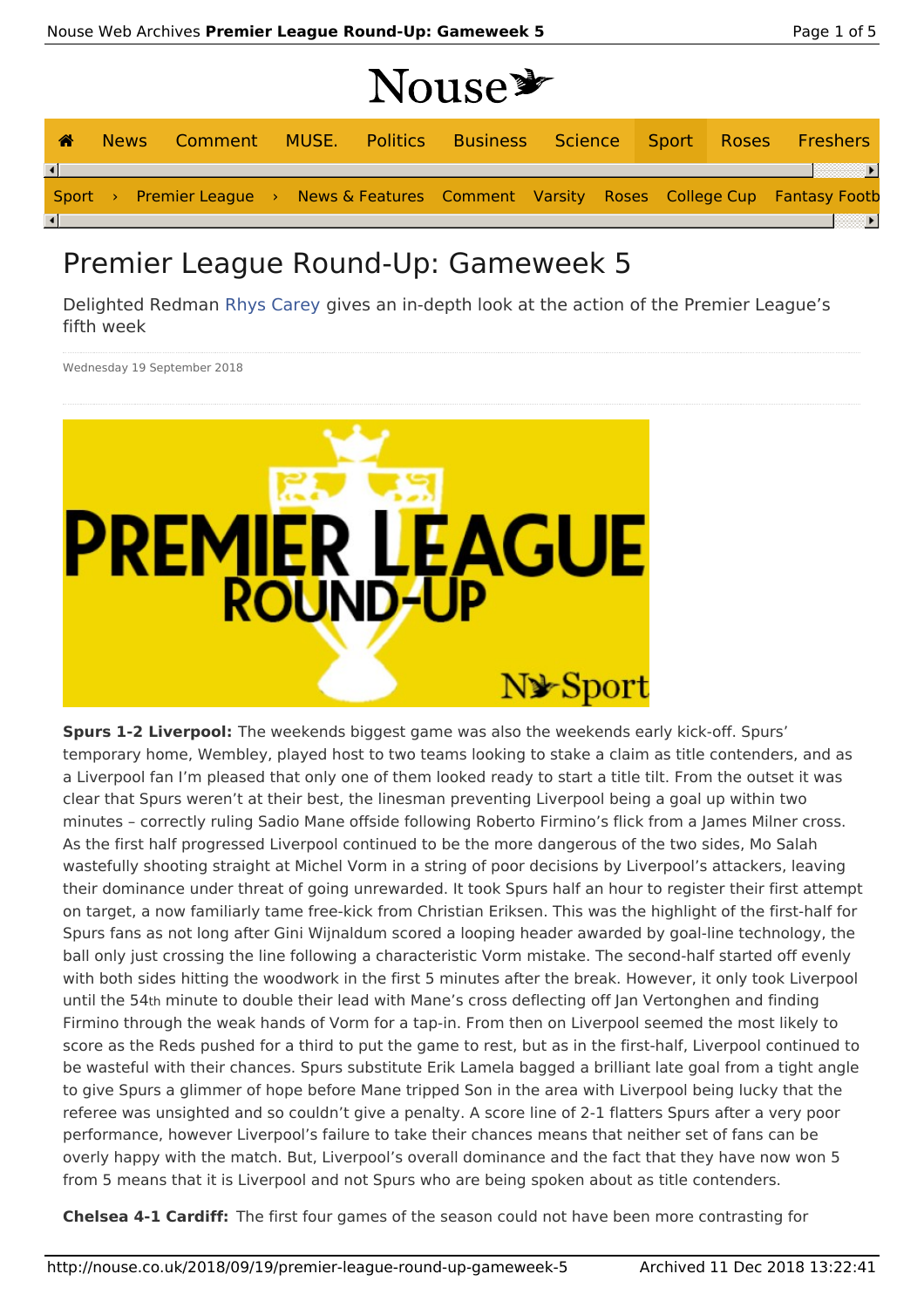### Nouse Web Archives **Premier League Round-Up: Gameweek 5** Page 2 of 5

Chelsea and Cardiff. Chelsea went into their game on Saturday with a record of four wins from four games, while Cardiff were yet to win a game, and sure enough the teams contrasting form continued. However, for the first 20 minutes Cardiff threatened to upset the odds with Sol Bamba somehow heading wide from a corner before redeeming himself by finishing off a knock down from Sean Morrison. However, following Bamba's goal this game became the "Eden Hazard Show", Chelsea's World Cup Semi-Finalist looking much fitter than all of England's World Cup squad have this season, playing some of the best football of his career. Hazard managed to score Chelsea's equaliser with a fine run and finish, making good use of Olivier Giroud's exceptional hold-up play. Hazard was then able to give Chelsea the lead on the brink of half-time following a deflected effort from within the penalty box. Hazard continued to torment the Cardiff defence after the break with his fine dribbling but had to wait until the 80th minute to complete his hat-trick, converting a penalty won by substitute Willian. Indeed, it was Willian that completed Chelsea's rout with a sublime curling finish from outside the box just 3 minutes after winning Chelsea's penalty. Maurizio Sarri's Chelsea continue to look a force and could well be the dark horses in the league, particularly if they continue to get the best out of their Belgian superstar.

**Bournemouth 4-2 Leicester:** Often games between mid-table sides in the Premier league are boring affairs, and rarely are mid-table teams as good going forward as both Bournemouth and Leicester this weekend. Following his suspension, Leicester welcomed back talisman Jamie Vardy and early on he was claiming to have been fouled by Bournemouth goalkeeper Asmir Begovic as he attempted to get through on goal. However, with the referee waving away Vardy's claims Bournemouth began to get on top with Ryan Fraser continuing his very impressive early season form, tucking away a curled finish into the bottom right corner just minutes after a penalty claim of his own. Leicester though continued to show attacking intent with Vardy and James Maddison forcing Begovic into a smart double save before Fraser doubled his and Bournemouth's tally with a breakaway goal. It was then third time lucky in terms of penalty appeals, with Josh King causing Ricardo Pereira to handle the ball inside the area before converting the spot kick to give Bournemouth a 3-0 half-time lead. Following an action packed first-half the second threatened to be a much tamer affair, particularly when Leicester went down to ten men after Wes Morgan's second yellow card. With Adam Smith adding a fourth for Bournemouth in the 81st minute, many would have thought the game over – however – anyone leaving to beat the traffic would have missed two more goals. Pereira was fouled by King to win Leicester a late penalty, converted by Maddison, before Marc Albrighton sparked dreams of a Leicester comeback with a fine header having run between Bournemouth's centre-backs. Ultimately, Leicester were unable to find another two goals and the game ended with Bournemouth being deserved winners.

**Watford 1-2 Manchester United:** Much has been made of both Manchester United and Watford's starts to the season. Watford, unbeaten before this weekend, were already being regarded by some as this season's surprise package, while United fans were already fearful of Jose Mourinho's third season curse, having seen their team only win 2 of their first 4 games. However, in the Saturday evening kick-off at Vicarage Road, Man United showed that they are still a very good team despite the recent gloom that has been surrounding them. After David De Gea's early save from a vicious Troy Deeney shot, United began to dominate with their former keeper Ben Foster being the main reason that Watford were still drawing until the 35th minute. Ashley Young, recalled to the team in place of the injured Luke Shaw, saw his cross bundled in by Romelu Lukaku inside the six-yard box, before centre-back Chris Smalling produced a striker's finish just three minutes later after Marouane Fellaini got a free header from a corner. From then on United had to put together a performance typical of a Mourinho side and show defensive discipline to keep ahead. While it wasn't a vintage defensive display by United, with Andre Gray pulling one back for Watford and Nemanja Matic getting sent off, the Red Devils did enough to hold on and take the 3 points home.

**Manchester City 3-0 Fulham:** It's not often that a team wins 3-0 and barely anybody bats an eyelid, but such was Manchester City's domination last season and the quality they so often display that nobody is surprised when they run out such comfortable winners. On Saturday Man City never had to get close to their scintillating best, with Fulham often being undone by their own tactics. Fulham playing a high-line found themselves routinely under threat when trying to play out from the back, something which was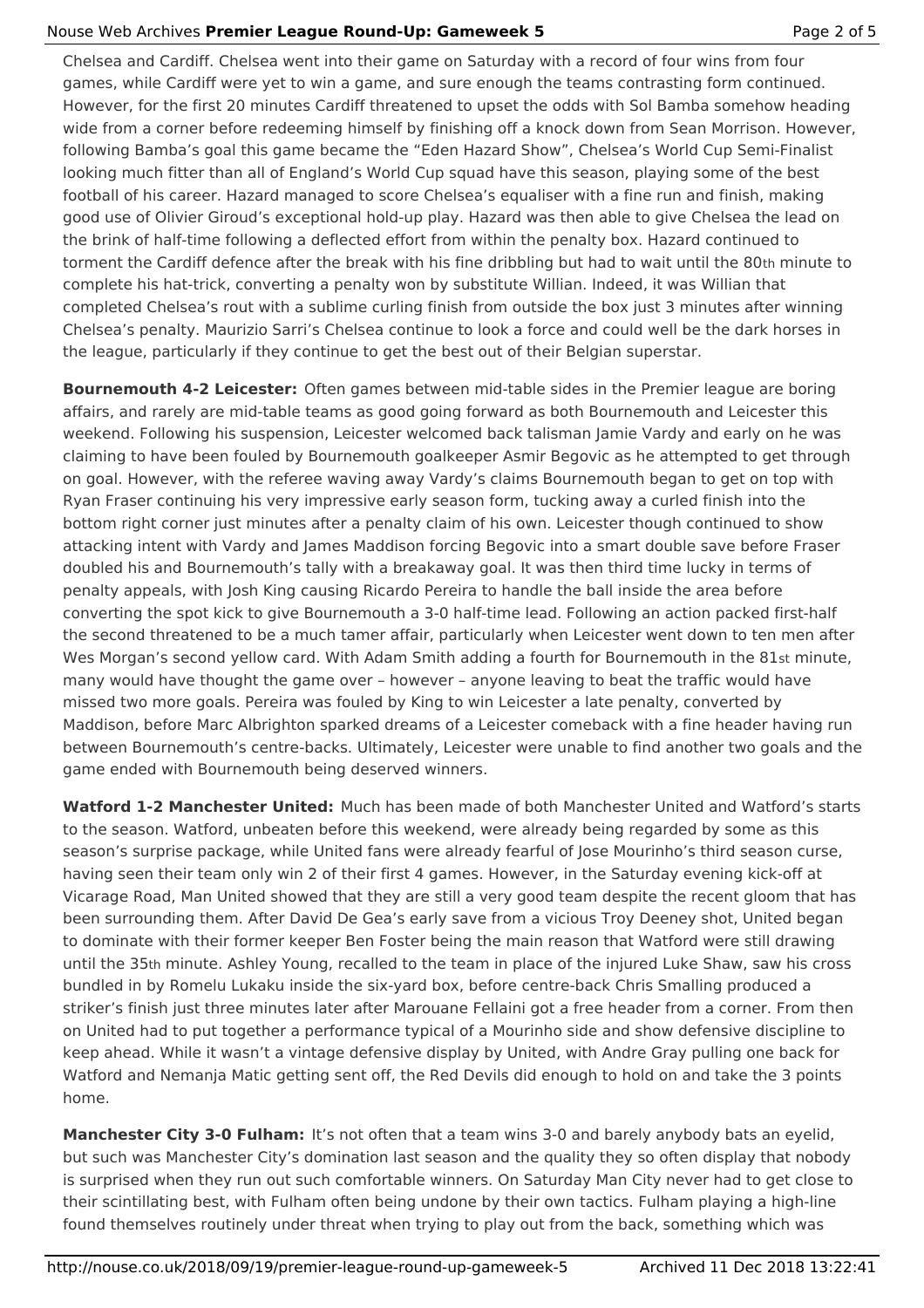### Nouse Web Archives **Premier League Round-Up: Gameweek 5** Page 3 of 5

exposed as early as the second minute when Fernandinho stole the ball from Jean-Michael Seri in the centre of the park, before breaking and crossing to allow Leroy Sane to score a tap-in. Raheem Sterling, who missed the international break through injury, saw an effort strike the bar before David Silva bagged his 50th Premier League goal by finishing from inside the six-yard box after Sergio Aguero's blocked shot. Other than a couple of long-range efforts from Andre Schurrle that forced Ederson to make saves, Fulham offered little threat to Man City, with the Sky Blues putting the game to bed through Sterling prodding home an Aguero cross, having seen Sane have one ruled out wrongly for offside earlier. While not at their best Man City were always comfortable in this game, something that will worry their title rivals as much as if City had been able to score at least twice as many.

**Newcastle 1-2 Arsenal:** Neither Newcastle or Arsenal have impressed so far this season. A lack of backing in the summer has seen Rafa Benitez working with a squad low on talent, Rafa himself being criticised for setting his team out too defensively, although given the lack of attacking talent at the Magpies' disposal it would be senseless to go toe-to-toe with many opponents this season. Arsenal on the other hand have drawn contradicting opinions, new manager Unai Emery being praised for trying to implement exciting attacking football at the club, although he has also faced criticism for not altering tactics enough to suit the players he has. At St James' Park on Saturday Newcastle started in the more positive manner with two half chances falling to Jacob Murphy following mistakes by a lethargic Arsenal. Murphy was wasteful with these chances and very little else was created in the rest of the half by either side. With both sides lacking inspiration, it took a moment of magic just after half-time to break the deadlock. Pierre-Emerick Aubameyang won Arsenal a free-kick in the 49th minute which Granit Xhaka curled in past a flailing Martin Dubravka into the top-corner. This seemed to reinvigorate Arsenal who were suddenly able to play at a higher tempo, clearly aided by the introduction of Lucas Torreira at halftime, which saw Arsenal get a second through Mesut Ozil in the 58th minute. Newcastle continued to look devoid of ideas throughout the second half until a late header by substitute Ciaran Clark provided them with a consolation goal. Given how both teams have started this season and played in this game it is unlikely that either set of fans will have much to cheer about for the rest of the season.

**Huddersfield 0-1 Crystal Palace:** Neither Huddersfield or Palace have set the Premier League alight so far, but then neither were expected to. In a game that lacked inspiration, Huddersfield dominated early but could not get a goal to show for it, Steve Mounie heading the ball over the bar from Chris Lowe's perfect cross. The next notable incident in the game was a moment of magic. Picking the ball up in Huddersfield's half, Wilfried Zaha, so often Palace's saviour, went on a slaloming run that ended with him bending an unstoppable effort into the top right corner of the net. This moment of quality proved to be the difference, with Huddersfield only able to hit the post through an Aaron Mooy volley in their hunt for an equaliser. As Huddersfield committed men forward it allowed Palace to counter attack, however poor finishing from Palace, including Zaha blazing a golden chance over, meant the game finished 1-0 to the away side.

**Everton 1-3 West Ham:** Going into this game at Goodison Park, Marco Silva and Manuel Pellegrini had experienced contrasting starts to life at their new clubs. Silva's Everton were unbeaten in the league, albeit only winning once, while Pellegrini's West Ham were yet to pick up a point. However, in this game West Ham started on the front foot and found themselves taking an early lead when Andriy Yarmolenko tucked away his first West Ham goal after Marko Arnautovic squared the ball to him. Yarmolenko then doubled his tally for the Hammers by cutting inside Lucas Digne and Kurt Zouma to curl the ball into the net, having been given the ball by Mark Noble, the beneficiary of a Jordan Pickford mistake. Just before half-time, Everton gave themselves a lifeline when Gylfi Sigurdsson headed in a Jonjoe Kenny cross, but with only 4 shots on target in the whole game Everton were not able to find a second goal after the break. Arnautovic put the game to bed on the hour mark after a neat one-two with Pedro Obiang, giving the Hammers their first points of the season and lifting them off the foot of the table.

**Wolves 1-0 Burnley:** Last season was a season to remember for both Wolves and Burnley, Wolves getting promotion and Burnley qualifying for the Europa League. In this meeting, Wolves were looking to continue their excellent recent home record and made the better start at Molineux, regularly testing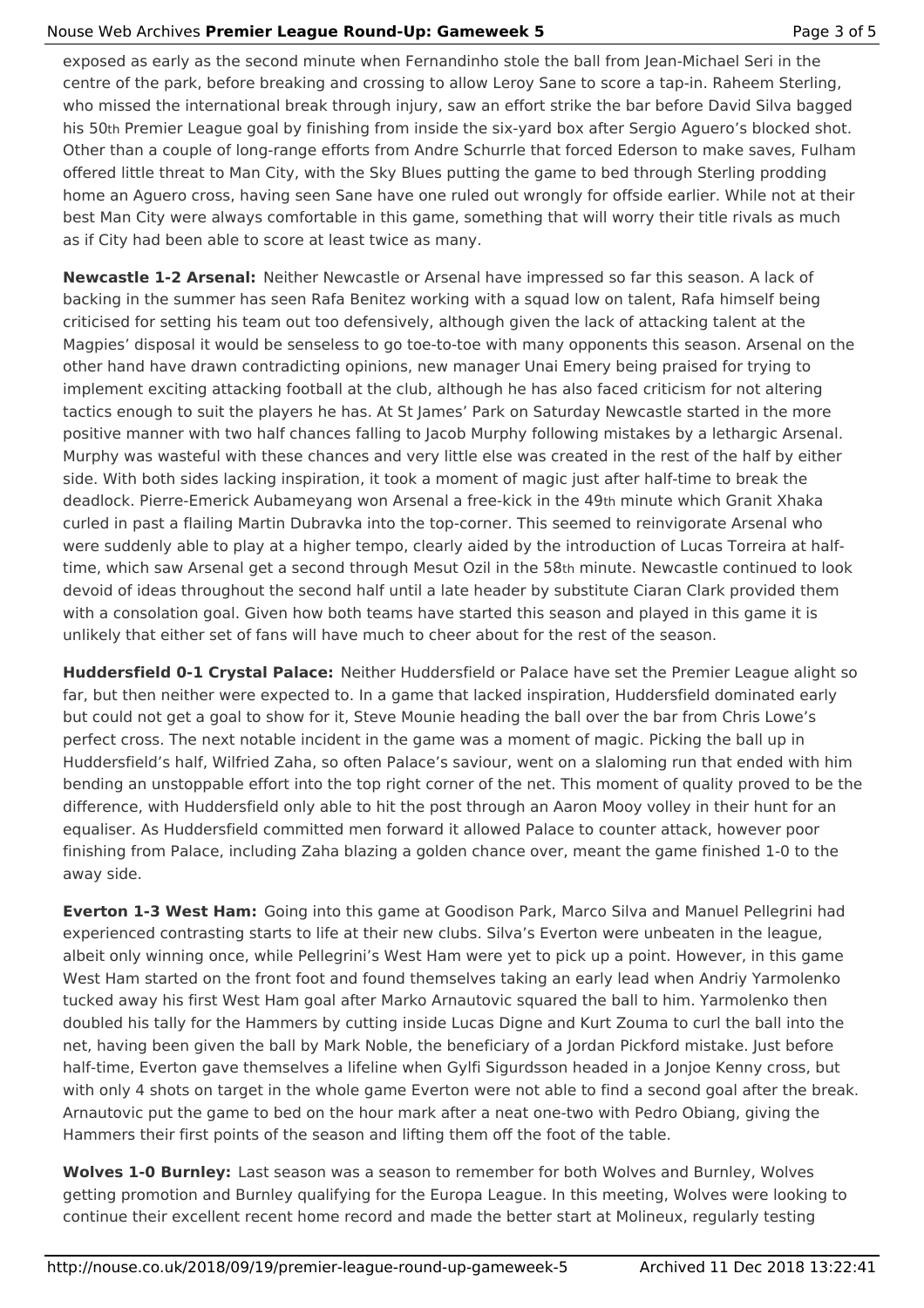#### Nouse Web Archives **Premier League Round-Up: Gameweek 5** Page 4 of 5

Burnley goalkeeper Joe Hart. Indeed, if it wasn't for the former England number 1 making save after save during the first period, Burnley could have found themselves two or three goals down at the break instead of going in level. As it was, all of Hart's saves were in vain as Wolves took the lead when Raul Jimenez stylishly finished for Wolves in the 61st minute. After this, Wolves continued to dominate with Burnley only creating a half-chance where Jack Cork failed to react quickly enough to tap in Matej Vydra's volley across goal, thus seeing Burnley's dreadful start to the season continue with them falling to bottom of the league while Wolves climbed up to 9th.

**Southampton 2-2 Brighton:** The Monday night kick-off is often forgotten about, but this Monday's game deserves to be remembered. After a cagey start, Southampton began to get the upper hand in the match with Norwegian Mohamed Elyounoussi missing two glorious chances before Pierre-Emile Hojbjerg scored a 35-yard stunner in the 35th minute. At the start of the second half, Brighton came out of the traps much stronger with Southampton goalkeeper Alex McCarthy making a save from Anthony Knockaert before Solly March put the rebound wide. However, in the 64th minute Gaetan Bong tripped Danny Ings from behind in the box with the former Liverpool striker picking himself up and scoring the penalty himself. Brighton seemed unfazed by the deficit being doubled and replied almost instantly with Shane Duffy scoring a header from a Knockaert free-kick. Brighton then had their tails up and pushed for an equaliser with McCarthy palming away a Jurgen Locadia header on the stroke of 90 minutes before James Ward-Prowse was adjudged to have pushed Duffy in the box allowing Glenn Murray to step up and score Brighton's equaliser from the penalty spot, giving Brighton a point following an impressive comeback.



| Most Read                               | Discussed                                                     |  |  |  |
|-----------------------------------------|---------------------------------------------------------------|--|--|--|
|                                         | 1. Men's Football 3s fight back to win on Derby Day           |  |  |  |
| 2. Premier League Round-Up: Gameweek 15 |                                                               |  |  |  |
|                                         | 3. Zidane the greatest of all time                            |  |  |  |
|                                         | 4. Mind over Matter: An insight into the psychology of boxing |  |  |  |
|                                         | 5. Women's sport to open and close Roses 2019                 |  |  |  |
|                                         | 6. Is lad culture really a bad thing?                         |  |  |  |

## Write for Nouse Sport

Get in touch with the editors

Join the Facebook group

| More in Sport                                        |
|------------------------------------------------------|
| York 'Movember' total revealed                       |
| Premier League Round-Up: Gameweek 15                 |
| Premier League Round-Up: Gameweek 14                 |
| Men's Football 3s fight back to win on Derby Day     |
| Premier League Round-Up: Gameweek 13                 |
| Netball 1s show Roses mettle in front of large crowd |